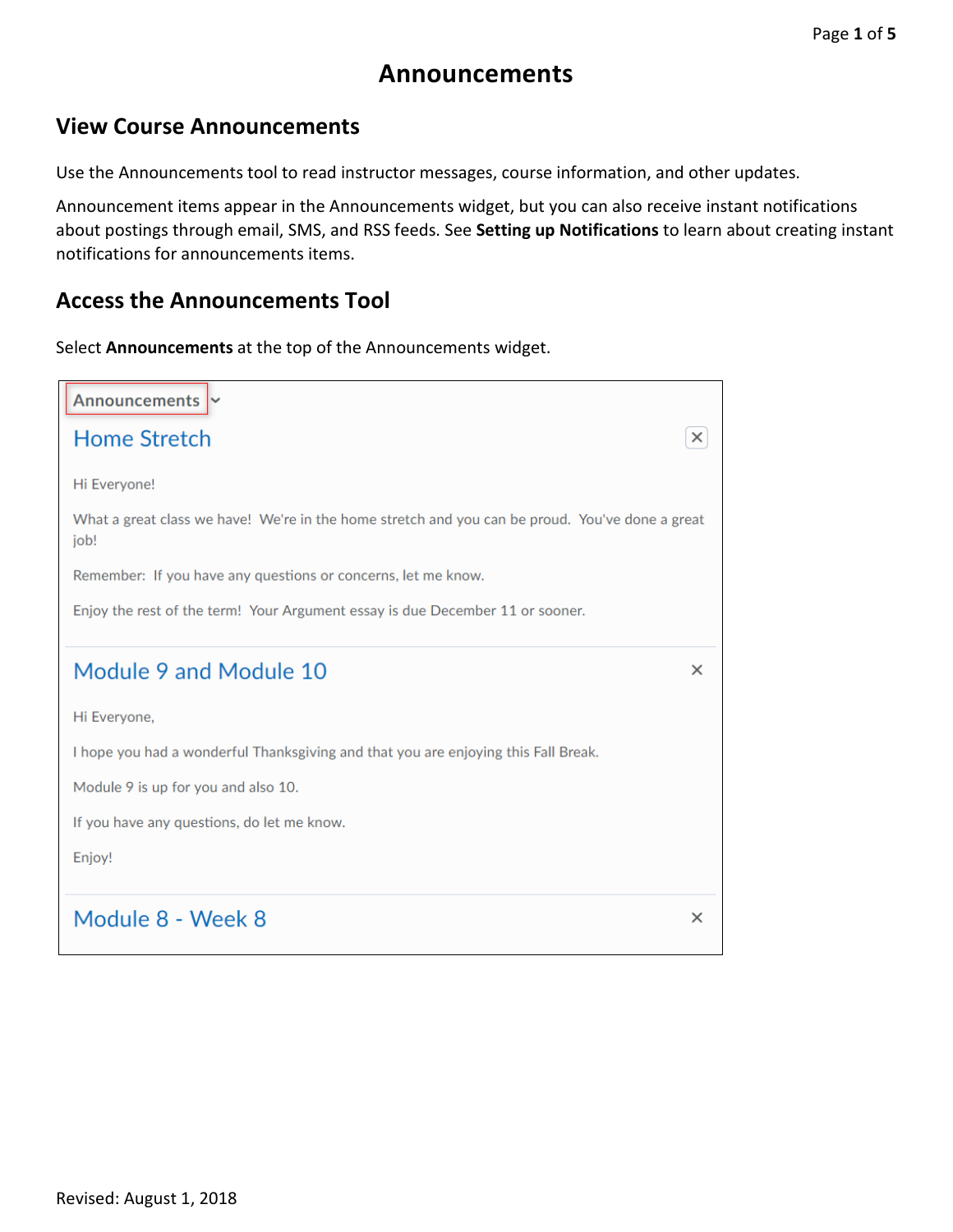## **Managing News Items**

You can sort Announcements items by **Title** or **Start Date** by selecting the column headings.

| Title                                                                                                                                                                                                                                                                  | <b>Start Date</b> |
|------------------------------------------------------------------------------------------------------------------------------------------------------------------------------------------------------------------------------------------------------------------------|-------------------|
| Home Stretch ~                                                                                                                                                                                                                                                         |                   |
| Hi Everyone!<br>What a great class we have! We're in the home stretch and you can be proud. You've done a great job!<br>Remember: If you have any questions or concerns, let me know.<br>Enjoy the rest of the term! Your Argument essay is due December 11 or sooner. |                   |
| Module 9 and Module 10 $\sim$                                                                                                                                                                                                                                          |                   |
| Hi Everyone,<br>I hope you had a wonderful Thanksgiving and that you are enjoying this Fall Break.<br>Module 9 is up for you and also 10.<br>If you have any questions, do let me know.<br>Enjoy!                                                                      |                   |

## **Dismissing a News Item**

Do one of the following:

On the Announcements Tool page, select **Dismiss from widget** in the item dropdown menu.

| Title                                                                                                                                                                                                                                                                           | <b>Start Date</b> |
|---------------------------------------------------------------------------------------------------------------------------------------------------------------------------------------------------------------------------------------------------------------------------------|-------------------|
| <b>Home Stretch</b><br>$\checkmark$                                                                                                                                                                                                                                             |                   |
| View<br>Hi Everyone!<br>Dismiss from widget<br>home stretch and you can be proud. You've done a great job!<br>What a great c.<br>Remember: If you have any questions or concerns, let me know.<br>Enjoy the rest of the term! Your Argument essay is due December 11 or sooner. |                   |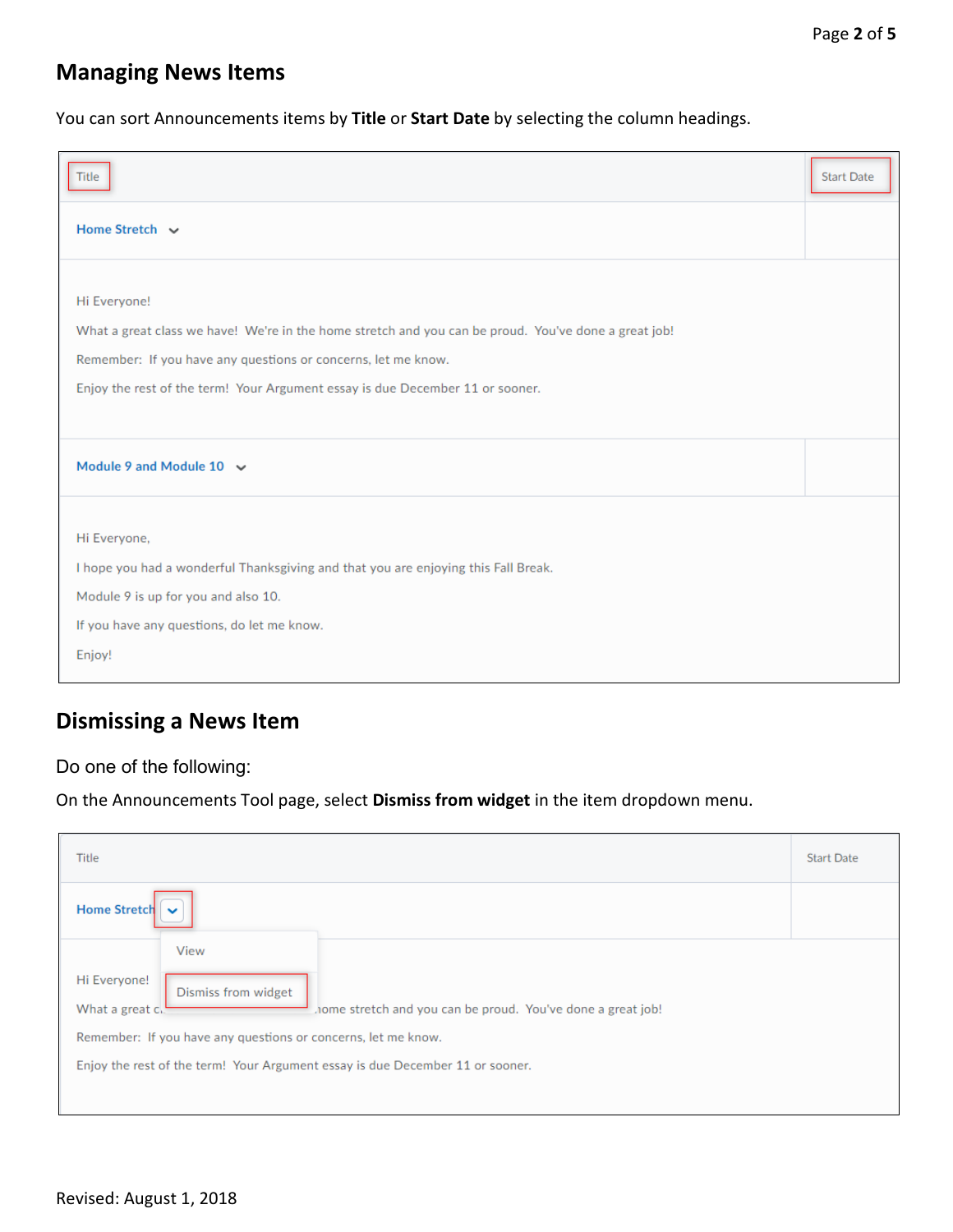In the Announcements widget on the Course Home page, select the X next to the item you want to dismiss.



### **Restore a Dismissed News Item**

On the Announcements Tool page, select **Restore** from the item dropdown menu of the news item you want to restore.

| Title                                                                                                                  | <b>Start Date</b> |
|------------------------------------------------------------------------------------------------------------------------|-------------------|
| Home Stretch $\left\lfloor \right. \left. \left. \right\lfloor \right. \left. \left( \right. \right\lfloor$ dismissed) |                   |
| View                                                                                                                   |                   |
| Hi Everyone!<br>Restore                                                                                                |                   |
| home stretch and you can be proud. You've done a great job!<br>What a great c.                                         |                   |
| Remember: If you have any questions or concerns, let me know.                                                          |                   |
| Enjoy the rest of the term! Your Argument essay is due December 11 or sooner.                                          |                   |
|                                                                                                                        |                   |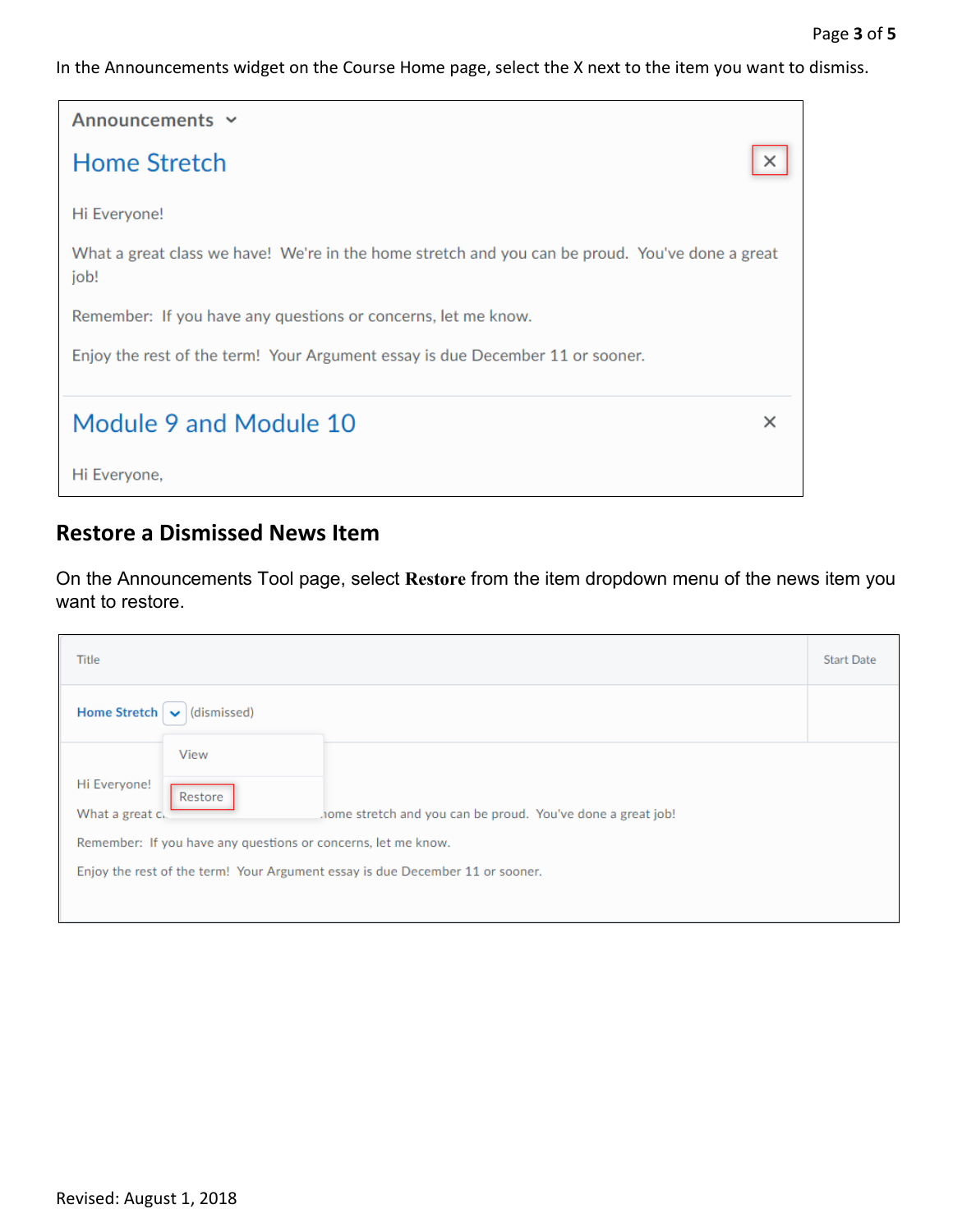**Note**: You can select **Go to Announcements** tool from the Announcements widget menu to view all announcements items on the Announcements page.

| Announcements $\sim$                |                          |    |
|-------------------------------------|--------------------------|----|
| Module 9 and                        | Go to Announcements Tool |    |
| Hi Everyone,                        | <b>RSS</b>               |    |
| I hope you had a wo                 | Notifications            | аt |
| Module 9 is up for you and also 10. |                          |    |

### **Subscribing to Announcements RSS Feed**

You can subscribe to an Announcements RSS feed and receive daily updates of all news items in an RSS reader. This allows you to access an aggregate of news items without logging into the Learning Environment.

#### **Subscribe to an Announcements RSS Feed**

Do one of the following:

On the Announcements tool page, select the **RSS** button.



Select **RSS** from the News widget menu.

| Announcements $\sim$                |                          |           |
|-------------------------------------|--------------------------|-----------|
| Module 9 and                        | Go to Announcements Tool |           |
| Hi Everyone,                        | <b>RSS</b>               |           |
| I hope you had a wo                 | Notifications            | at you ar |
| Module 9 is up for you and also 10. |                          |           |